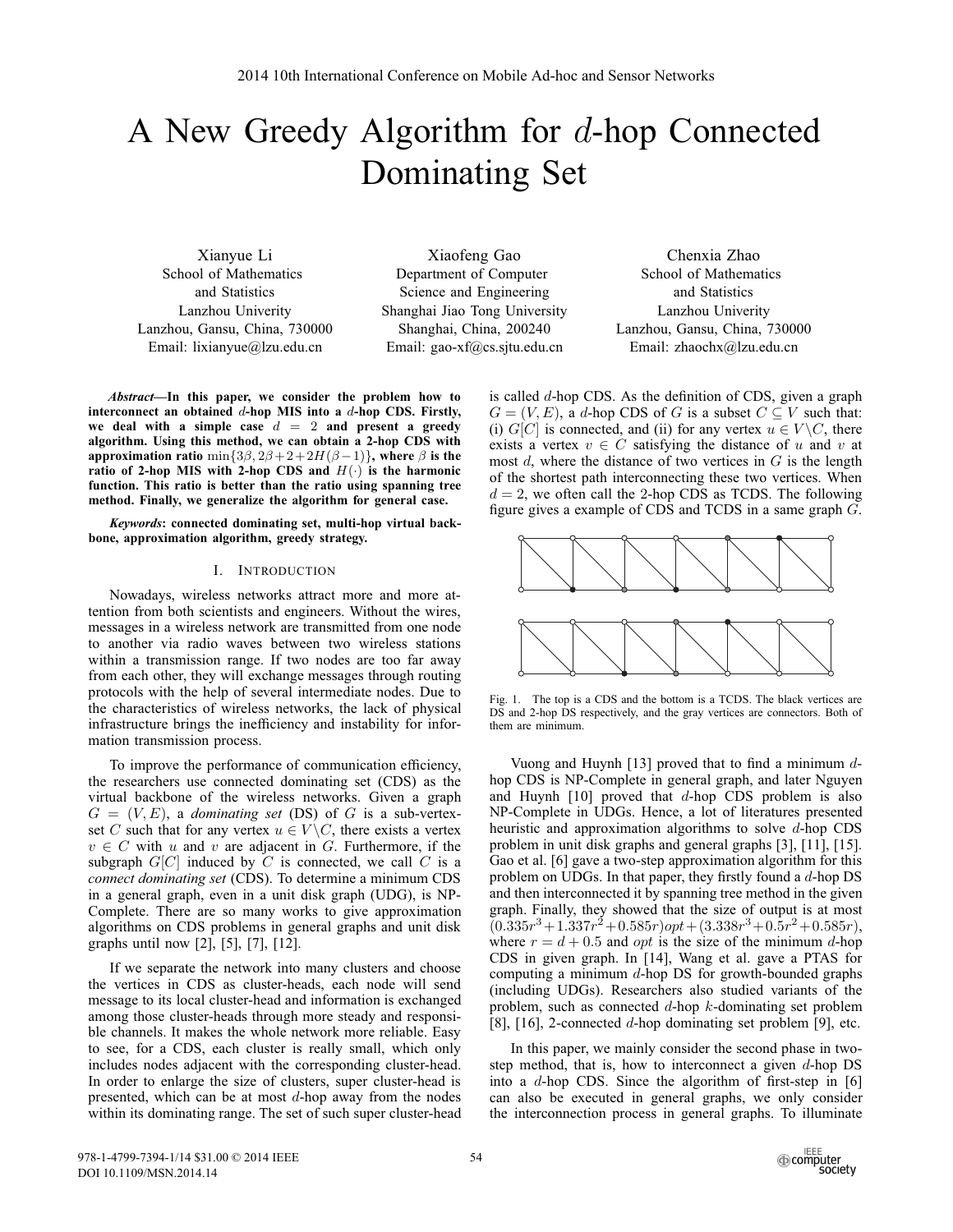our idea better, we firstly propose an approximation on 2 hop CDS (TCDS) and then generalize it on  $d$ -hop CDS problem. Different from the spanning method, we present a greedy algorithm which includes the spanning tree method. We analysis the approximation ratio of the algorithm and show that the ratio is at most min $\{2\beta, (\beta + 2 + 2H(\beta - 1))\}$ , where β is the approximation ratio of the first-step and  $H(·)$  is the harmonic function.

The rest of this paper is organized as follows. In section 2, we introduce some basic concepts used in this paper. In section 3, we firstly present our greedy algorithm to interconnect a given 2-hop DS into a 2-hop CDS. Then we show the approximation ratio of the algorithm, and generalize this algorithm on d-hop CDS problem. Finally, we give the conclusion and discussion for future works.

## II. PRELIMINARY

In this section, we will introduce some useful concepts and results used in our algorithm and analysis. As the same as constructing CDS, researches usually use two-step method to design a d-hop CDS. The first step is finding a d-hop DS, and researchers always use a maximal  $d$ -hop independent set as a d-hop DS. Given a graph  $G = (V, E)$ , a d-hop independent set M is a subset of  $V(G)$  such that for any two vertices u and  $v$  in  $M$ , the distance between them is at least  $d$ . Furthermore, M is called a *maximal* d*-hop independent set* (d-hop MIS), if we insert any vertex in  $V \backslash M$  into M, then M is not an independent set any more. From the definition, we can see that any  $d$ -hop MIS is a  $d$ -hop DS.

In [6], Gao et al. presented a distributed algorithm to construct a d-hop MIS on UDGs, and this algorithm can be used in general graphs. Furthermore, the  $d$ -hop MIS  $M$ obtained by the algorithm has the following property.

# *If we divide* M *into two parts* M<sup>1</sup> *and* M2*, the distance between them is* d*+1.*

If a  $d$ -hop MIS satisfies this property, we call it a  $d$ -hop MIS with property 1. Easy to see, given such a  $d$ -hop MIS  $M$ , we can connect any bipartition of  $M$  by adding at most  $d$  new vertices. Repeating this process, we can obtain a  $d$ -hop CDS by adding at most  $d|M|$  new vertices. This is the idea of spanning tree method in second-step. Hence, if the approximation ratio of the first-step is  $\beta$ , then the approximation ratio of the second-step is  $d\beta$ .

Given a graph  $G = (V, E)$  and a vertex v, let  $N<sup>d</sup>[v] =$  ${u|d(u, v) \le d}$  and  $N^d(v) = N^d[v] \setminus {v}$ . For example,  $N(v)$ is vertex set including all vertices adjacent to  $v$ , called the neighborhood of v, and  $N^2[v]$  collects v, all neighbors of v and all neighbors of neighbors of  $v$ . For any vertex subset  $Y$ , denoted by  $N^d[Y] = \bigcup_{v \in Y} N^d[v]$  and  $N^d(Y) = N^d[Y] \setminus Y$ . For any two vertices  $u$  and  $v$ , and a shortest path  $P$  connecting them, let  $I_p(u, v)$  be the set of all internal vertices in P. If we omit the subscript  $P$ , it means collecting all internal vertices in any arbitrary shortest path.

Any other notations and terminologies on graph theory and approximation algorithm does not mentioned here can refer to textbooks [1], [4].

## III. MAIN RESULTS

In this section, we will present a greedy algorithms for interconnecting the  $d$ -hop MIS into a  $d$ -hop CDS. To better illuminate our idea, we firstly consider the special case when  $d = 2$ , and then study the general case.

#### *A. Greedy algorithm for TCDS*

At the beginning, we give some useful notations. Let  $M$  be a 2-MIS of  $G$  with property 1. For any vertex  $v$  of  $G$  and any subset  $M_0$  of  $M$ , denoted by  $C_{v,M_0} = N^2(v) \cap (M - M_0)$  and  $C'_{v,M_0} = (\cup_{u \in C_{v,M_0}} I(v, u)) \bigcup I(v, M_0) \bigcup \{v\}$ , which collects vertex  $v$ , all internal vertices in an arbitrary shortest path connecting  $v$  and  $M_0$ , and all internal vertices in some shortest paths connecting v and all vertices in  $C_{v,M_0}$ .

The pseudo-code of our algorithm as follows.

| <b>Algorithm 1</b> A greedy algorithm for TCDS                                                                                                                                                                                   |  |  |  |              |  |
|----------------------------------------------------------------------------------------------------------------------------------------------------------------------------------------------------------------------------------|--|--|--|--------------|--|
| Input: A 2-hop MIS(DS) $M$ with property 1;                                                                                                                                                                                      |  |  |  |              |  |
| Output: A 2-hop CDS $D$ ;                                                                                                                                                                                                        |  |  |  |              |  |
| $\cdots$ . The second second to the second second second to the second second second second second second second second second second second second second second second second second second second second second second second |  |  |  | $\mathbf{r}$ |  |

- 1: **Initialize**: choose an arbitrary vertex u from M, set  $M_0 :=$  $\{u\}$  and  $C := \emptyset$ ;
- 2: **while**  $M_0 \neq M$  **do**
- 3: find a vertex  $v \in N^2(M_0)$  with  $C_{v,M_0}$  as large as possible; (Note: choosing v in  $N(M_0)$  possibly, if we can)
- 4: set  $M_0 := M_0 \cup C_{v,M_0}$  and  $C := C \cup C'_{v,M_0}$ ;
- 5: **end while**
- 6: **return**  $D = C \cup M_0$ ;

**Theorem 1.** *The algorithm can terminate in finite steps and the output is a 2-hop CDS.*

*Proof:* We consider the induced graph  $G[C \cup M_0]$  in each stage of the algorithm. Since  $C'_{v,M_0}$  contains vertices which interconnect current  $M_0$  and all vertices of  $C_{v,M_0}$ , if the  $G[C\cup$  $M_0$  is connected, the updated  $C \cup M_0$  induces a connected subgraph. In initial stage,  $G[C \cup M_0] = G[u]$  is connected, so the output  $D = C \cup M_0 = C \cup M$  is a 2-hop CDS.

To show the algorithm terminates in finite steps, we only to prove that if  $M_0 \neq M$ , there always exists a vertex v with  $|C_{v,M_0}| \geq 1$ . Since the input 2-MIS M satisfying property 1, we have  $d(M_0, M - M_0) = 3$ . Hence, any internal vertex v in any shortest path connecting  $M_0$  and  $M - M_0$  is a candidate vertex and  $|C_{v,M_0}| \geq 1$ .

## *B. Theoretical Analysis*

Let  $\beta$  be the ratio of 2-hop MIS and TCDS. The following theorem gives the approximation ratio of the algorithm.

**Theorem 2.** *When the algorithm terminates,*  $|C| \leq$  $\min\{2\beta, \beta + 2 + 2H(\beta - 1)\}\cdot opt$ , where opt is the size of *minimum TCDS and* H(·) *is the harmonic function.*

*Proof:* To distinct  $M_0$  in the algorithm, we use  $M_0^i$  to denote it in stage  $i$  and assume that the algorithm terminates after  $t$  stages. At the beginning of the proof, we give each vertex x in M a value  $w(x)$  as follows. For the initial vertex u, let  $w(u) = 0$  and for any other vertex  $x \in C_{v, M_0^i}$ , let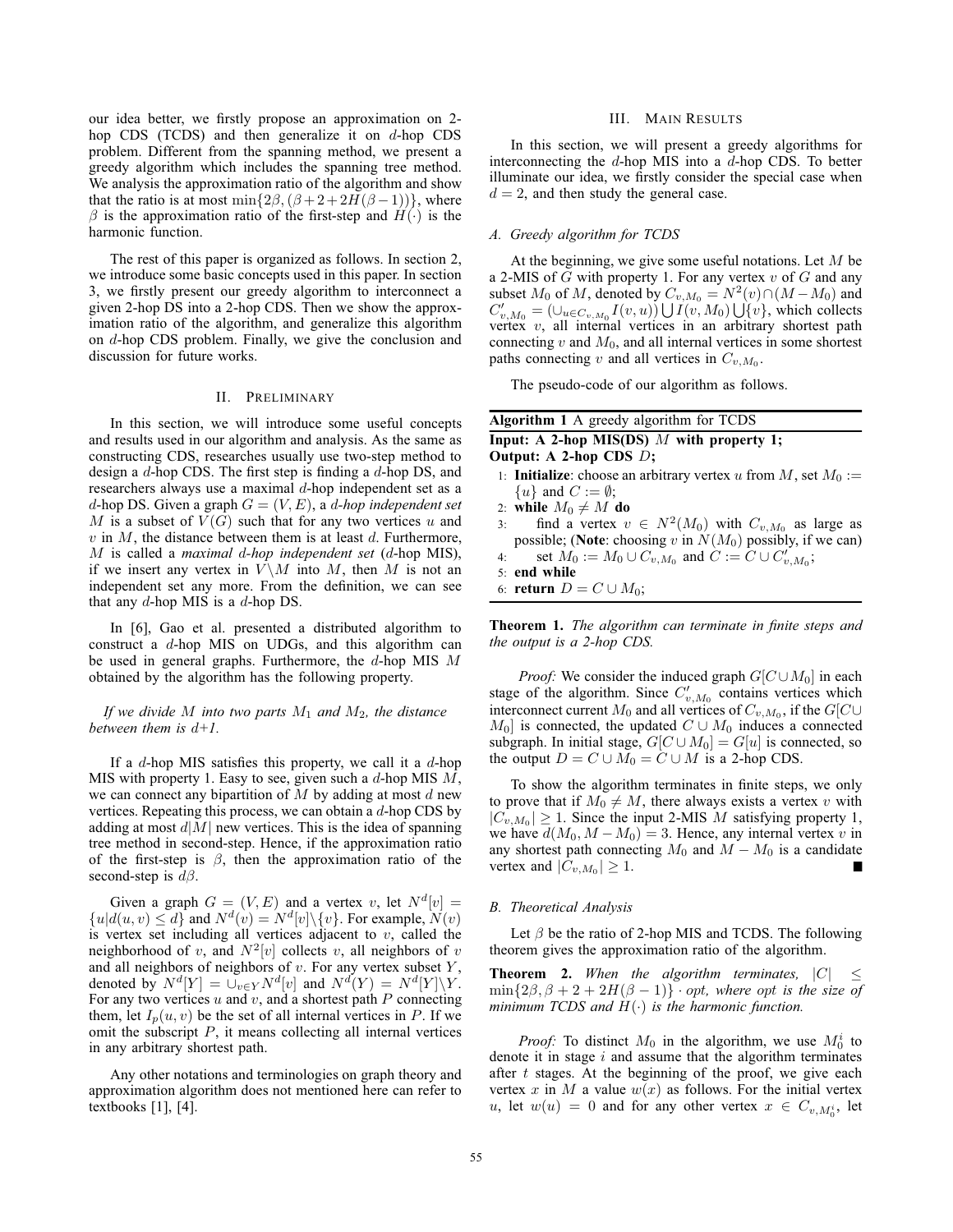$$
w(x) = \frac{|C'_{v,M_0^i}|}{|C_{v,M_0^i}|}. \text{ Based on this definition, we have } |C'_{v,M_0^i}| = w(x) \cdot |C_{v,M_0^i}| = \sum_{x \in C_{v,M_0^i}} w(x) \text{ and}
$$
  

$$
|C| = |C'_{v,M_0^1} \cup C'_{v,M_0^2} \cup \dots \cup C'_{v,M_0^i}|
$$
  

$$
\leq 0 + |C'_{v,M_0^1}| + |C'_{v,M_0^2}| + \dots + |C'_{v,M_0^i}|
$$
  

$$
= w(u) + \sum_{x \in C_{v,M_0^1}} w(x) + \dots + \sum_{x \in C_{v,M_0^i}} w(x)
$$
  

$$
= \sum_{x \in M} w(x).
$$

Hence, we can use the sum of value of all vertices in  $M$  to estimate |C|. By the choosing method of  $C'_{v,M_0}$ , we can see that  $|C'_{v,M_0^i}| \leq 2 + |C_{v,M_0^i}|$ , that is,

$$
w(x) \le \frac{2 + |C_{v,M_0^i}|}{|C'_{v,M_0^i}|} = 1 + \frac{2}{|C_{v,M_0^i}|}.
$$
 (1)

Easy to see,  $w(x) \le 3$  since  $|C_{v,M_0^i}| \ge 1$ . But if  $|C_{v,M_0^i}| = 1$ , based on the note in line 3, we choose the vertex v in  $N(M_0)$ and  $|C'_{v,M_0^i}| = 2$  in this case. It implies that  $w(x) \le 2$  and

$$
|C| \le \sum_{x \in M} w(x) \le 2|M| \le 2\beta \cdot opt. \tag{2}
$$

Next, we will give a partition of  $V(G)$ . Let  $S =$  $\{s_1, s_2, \ldots, s_m\}$  be a minimum 2-hop CDS in G and  $V' =$  $V \setminus S$ . Let  $S_i$  be union of  $s_i$  and the set of vertices in  $V'$  which can be 2-dominated by  $s_i$  only, but cannot be 2-dominated by any  $s_j$  with  $1 \leq j \leq i-1$ , that is,

$$
S_1 = s_1 \cup (N^2[s_1] \cap V');
$$
  
\n
$$
S_2 = s_2 \cup ((N^2[s_2] \cap V') \setminus S_1));
$$
  
\n
$$
S_3 = s_3 \cup ((N^2[s_3] \cap V') \setminus (S_1 \cup S_2));
$$
  
\n
$$
\vdots \qquad \vdots
$$
  
\n
$$
S_i = s_i \cup ((N^2[s_i] \cap V') \setminus (\bigcup_{j=1}^{i-1} S_j));
$$
  
\n
$$
\vdots \qquad \vdots
$$

Since S is a TCDS of G,  $\{S_1, S_2, \ldots, S_m\}$  is a partition of  $V(G)$  and combined with Eqn. 2, we have

$$
|C| \le \sum_{x \in M} w(x) = \sum_{i=1}^{m} (\sum_{x \in (M \cap S_i)} w(x))
$$
 (3)

Final, for each  $s_i$ , we will obtain an upper bound of  $\sum_{i=1}^{\infty} w(x)$ . Conveniently, we use  $M^{j}$  to denote the set  $x\in (M\cap S_i)$ 

of vertices which are not containing in the  $M_0$  at the end of stage j, that is,  $M^j = M\backslash M_0^j$ . Easy to see,  $M^0 = M\backslash \{u\}$ ,  $M^{\tilde{t}} = \emptyset$  and  $|M^0| > |M^{\tilde{t}}| > \cdots > |M^t| = 0$ . Let  $a_j = |(M \cap S_i) \cap M^j| = |M^j \cap S_i|$ , the number of vertices in  $M \cap S_i$  not belonging to  $M_0$  at the end of stage j. Clearly,  $a_0 \ge a_1 \ge a_2 \ge \cdots \ge a_t = 0$ . Now, we will consider the following conditions based on the  $a_0$ .

**Case 1.**  $a_0 = 0$ . It implies that  $M \cap S_i = \emptyset$  and

$$
\sum_{x \in (M \cap S_i)} w(x) = 0.
$$

**Case 2.**  $a_0 = 1$ . It implies that  $M \cap S_i = \{x\}$  and

$$
\sum_{x \in (M \cap S_i)} w(x) = w(x) \le 2 \le a_0 + 2 + 2H(a_0 - 1).
$$

**Case 3.**  $a_0 \geq 2$ . It implies that  $s_i \notin M$ . Since any vertex of M is valued when it is just added into  $M_0$  in the algorithm, we can only consider the stages j with  $a_{j-1} > a_j$ . Let  $j_1, j_2,...,j_k$  be such stages and  $a_0 > a_{j_1} > \cdots > a_{j_k} = 0$ . In  $j_1$  stage, there are  $a_0 - a_{j_1}$  vertices in  $S_i$  added into  $M_0$ , so at least  $a_0 - a_{j_1}$  vertices added into  $M_0$  of G. It implies that  $|C_{v,M_0}| \ge a_0 - a_{j_1}$  and  $w(x) \le 1 + \frac{2}{|C_{v,M_0}|} \le 1 + \frac{2}{a_0 - a_{j_1}}$ . Thus, the total value of vertices added into  $M_0$  in  $S_i \cap M$  at this stage is at most  $(a_0 - a_{j_1}) \cdot (1 + \frac{2}{a_0 - a_{j_1}})$ . In any other stage  $j_q$  with  $q \geq 2$ , there exists some vertex v in  $S_i \cap M$ already belonging to  $M_0$  because of  $a_{j_{q-1}} < a_0$ . Hence,  $s_i$  is a candidate vertex of this stage and  $|C_{v,M_0}| \ge a_{j_{q-1}}$  now. Thus, we have  $w(x) \leq 1 + \frac{2}{a_{i_{q-1}}}$  and the total value of vertices added into  $M_0$  in  $S_i \cap M$  at this stage is at most  $(a_{j_{q-1}} - a_{j_q}) \cdot (1 + \frac{2}{a_{j_{q-1}}} )$ . As above, we can obtain that

$$
\sum_{x \in (M \cap S_i)} w(x) \le (a_0 - a_{j_1}) \cdot (1 + \frac{2}{a_0 - a_{j_1}})
$$
  
+ 
$$
\sum_{q=2}^k (a_{j_{q-1}} - a_{j_q}) \cdot (1 + \frac{2}{a_{j_{q-1}}})
$$
  
= 
$$
(a_0 - a_{j_1}) + \sum_{q=2}^k (a_{j_{q-1}} - a_{j_q})
$$
  
+ 
$$
2(1 + \sum_{q=2}^k (a_{j_{q-1}} - a_{j_q}) \cdot \frac{1}{a_{j_{q-1}}})
$$
  

$$
\le (a_0 - a_{j_k}) + 2
$$
  
+ 
$$
2(\sum_{q=2}^k (\frac{1}{a_{j_{q-1}}} + \frac{1}{a_{j_{q-1}} - 1} + \dots + \frac{1}{a_{j_q} + 1})
$$
  
= 
$$
a_0 + 2(1 + H(a_{j_1}))
$$
  

$$
\le a_0 + 2 + 2H(a_0 - 1)
$$

To distinct each  $s_i$ , let  $a_0^i = |(M \cap S_i)|$ . Based on the above 3 cases and combined with Eqn. 3, we have

$$
|C| \leq \sum_{i=1}^{m} (\sum_{x \in (M \cap S_i)} w(x))
$$
  
\n
$$
\leq \sum_{i=1}^{m} (a_0^i + 2 + 2H(a_0^i - 1))
$$
  
\n
$$
= \sum_{i=1}^{m} a_0^i + 2m + \sum_{i=1}^{m} 2H(a_0^i - 1))
$$
  
\n
$$
\leq |M| + 2m + 2m \cdot H(\max_{1 \leq i \leq m} \{a_0^i\} - 1)
$$
  
\n
$$
\leq \beta \cdot opt + 2 \cdot opt + 2H(\beta - 1) \cdot opt
$$
  
\n
$$
= (\beta + 2 + 2H(\beta - 1)) \cdot opt
$$